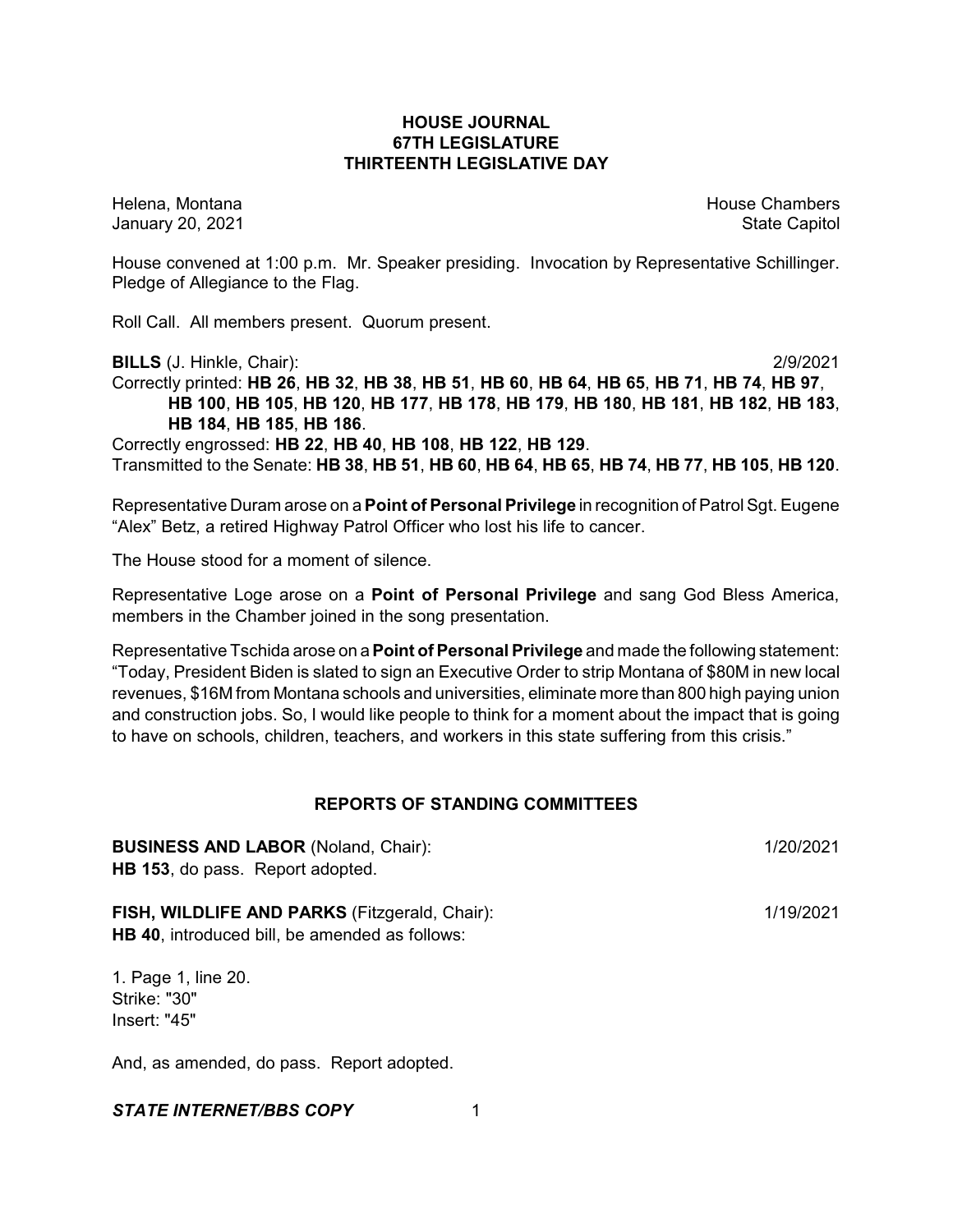**HB 119**, do pass. Report adopted. LOCAL GOVERNMENT (Custer, Chair): 1/19/2021 **HB 22**, introduced bill, be amended as follows:

1. Title, line 6. Following: the first "FOR" Insert: "UTILITIES"

2. Page 1, line 13. Following: "account --" Insert: "utilities"

3. Page 2, line 3. Following: "any" Insert: "utilities"

And, as amended, do pass. Report adopted.

**HB 104**, do pass. Report adopted.

## **STATE ADMINISTRATION** (McKamey, Chair): 1/20/2021

**HB 47**, do pass. Report adopted. **HB 72**, do pass. Report adopted. **HB 95**, do pass. Report adopted. **HB 122**, introduced bill, be amended as follows:

1. Title, line 5.

Following: line 4

Insert: "PROVIDING FOR A LEGISLATIVE POLLING PROCESS BY THE SECRETARY OF STATETO EXTEND A GOVERNOR'S DECLARATIONOFEMERGENCYOR DISASTER;"

2. Page 1. Following: line 15 Insert: "NEW SECTION. **Section 1. Legislative poll -- continuation of state of emergency or disaster.** (1) (a) When the legislature is not in session, the governor may, in writing, request the secretary of state to poll the members of the legislature to determine if a majority of the members of the house of representatives and a majority of the members of the senate are in favor of a legislative declaration to extend a state of emergency under 10-3-302 or a state of disaster under 10-3-303.

(b) The legislature may extend a state of emergency or disaster for up to an additional 60 days by using the polling provisions of this section. The governor may make additional requests to extend a state of emergency or disaster, and the legislature may extend a state of emergency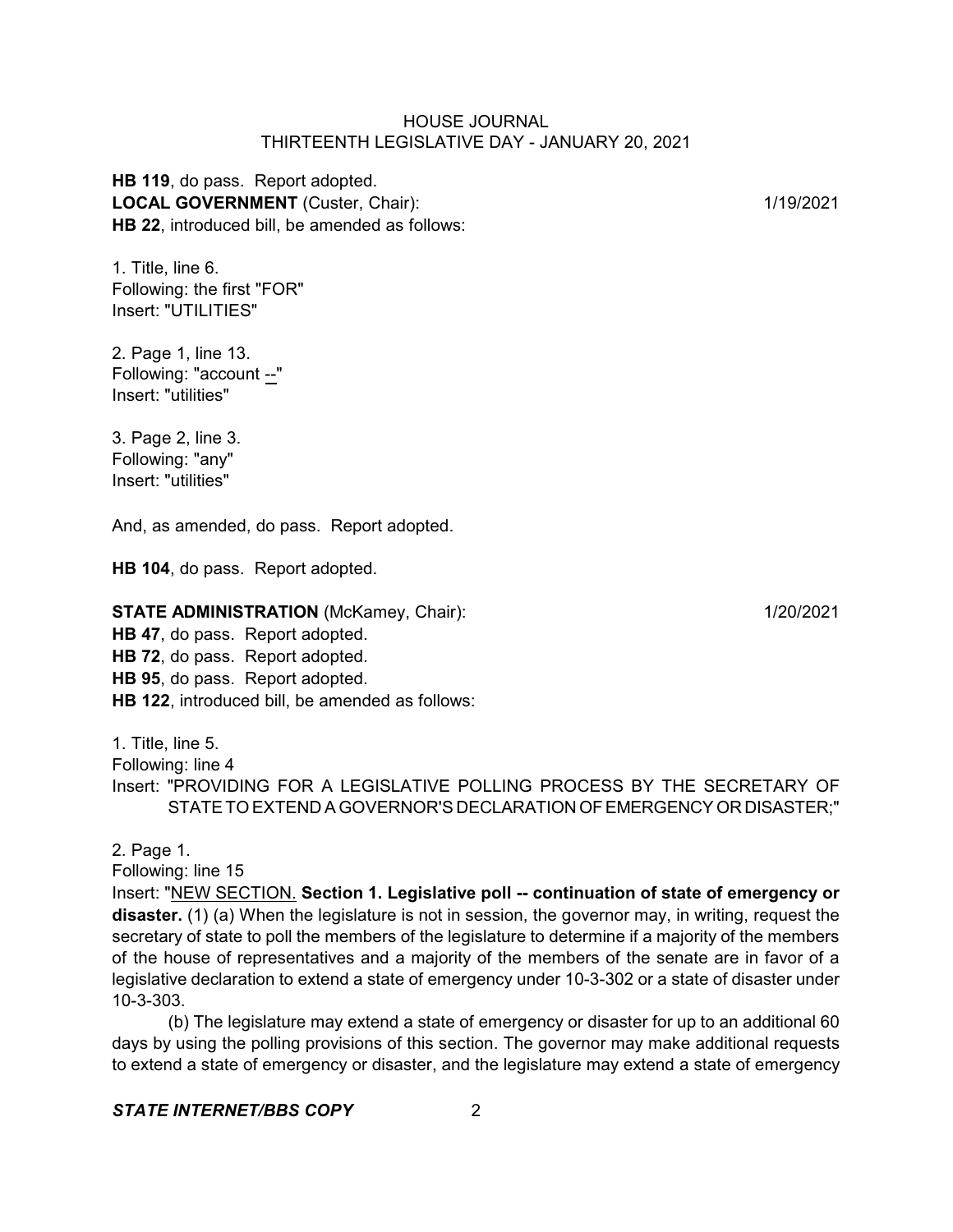or disaster for up to an additional 60 days per request.

(2) The request must:

(a) state the conditions warranting the poll; and

(b) contain a legislative declaration to extend the governor's power.

(3) Within 3 calendar days after receiving a request, the secretary of state shall send a ballot to all legislators by using any reasonable and reliable means, including electronic delivery, that contains:

(a) the legislative declaration subject to the vote; and

(b) the date by which legislators shall return the ballot, which may not be more than 7 calendar days after the date the ballots were sent.

(4) A legislator may cast and return a vote by delivering the ballot in person, by mailing, or by sending the ballot by facsimile transmission or electronic mail to the office of the secretary of state. A legislator may not change the legislator's vote after the ballot is received by the secretary of state. The secretary of state shall tally the votes within 1 working day after the date for return of the votes. If a majority of the members of each house vote to approve an extension of a state of emergency or disaster, the state of emergency or disaster continues based on the declaration that was sent with the ballot."

**Renumber:** subsequent sections

3. Page 6, line 6. Strike: "30" Insert: "60"

4. Page 6, line 9.

Strike: "and may not be declared again by the governor for the same emergency"

Insert: "unless continuing conditions of the state of emergency exist, which must be determined by a declaration of the legislature by joint resolution or by a poll of the members of the legislature as provided in [section 1] of continuing conditions of the state of emergency. The governor may not issue another state of emergency if the legislature terminated a state of emergency based on the same or substantially similar facts and circumstances"

5. Page 6, line 12. Following: "(1)" Insert: "(a)"

6. Page 6, line 16. Strike: "The" Insert: "Subject to subsection (1)(b), the"

7. Page 6. Following: line 19 Insert: "(b) (i) The highest ranking officers of the majority party of the house and the majority party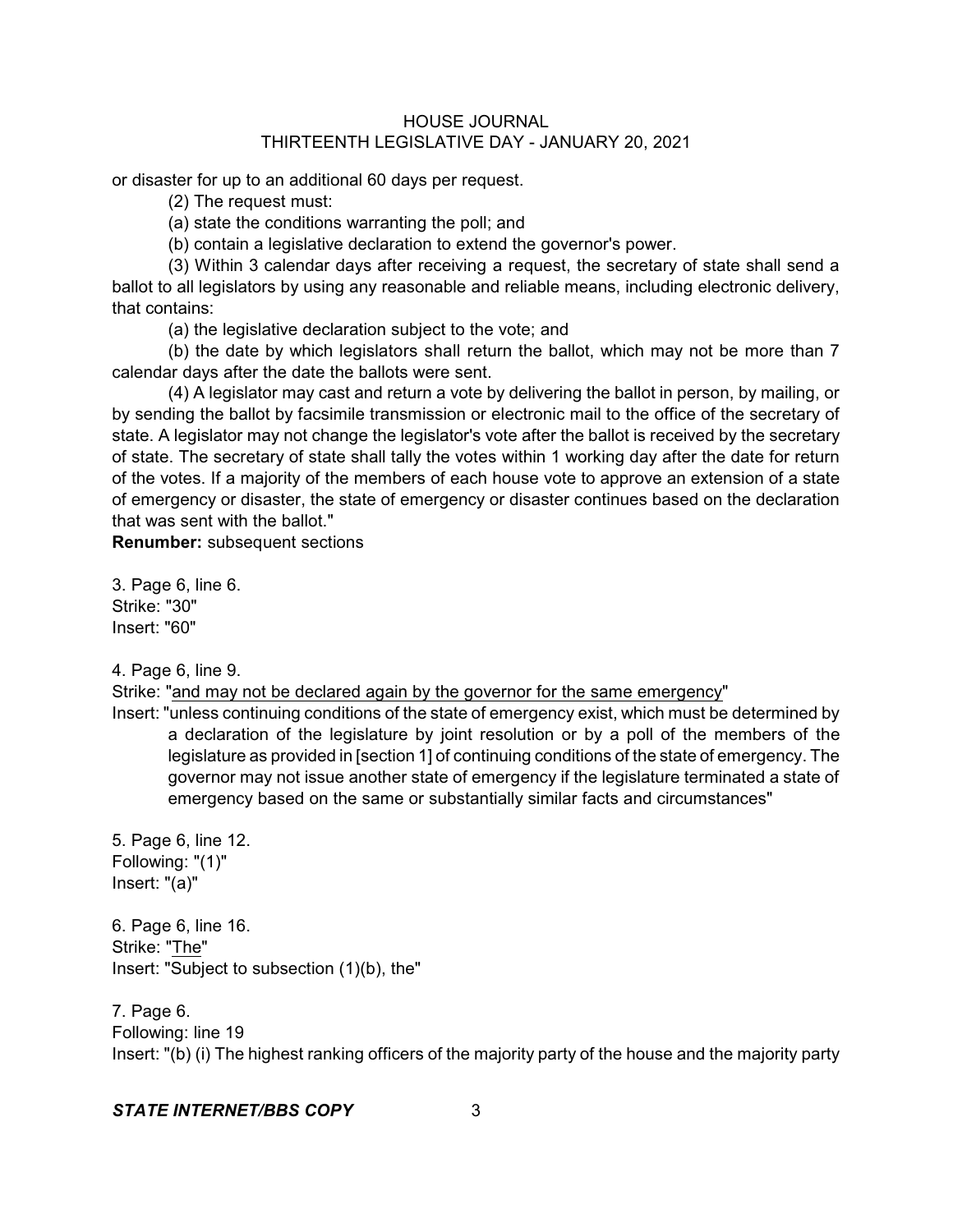of the senate that are not members of the legislative council are ex officio voting members for the sole purpose of breaking a tie vote on a question before a committee involving a request for a special session poll. The ranking order for the:

(ii) house is speaker pro tempore, majority leader, and majority whip; and

(iii) senate is president pro tempore, majority leader, and majority whip."

8. Page 7, line 2. Following: "resolution" Insert: "or by a poll of the members of the legislature as provided in [section 1]"

9. Page 7.

Following: line 18

Insert: " NEW SECTION. **Section 10. {standard} Severability.** If a part of [this act] is invalid, all valid parts that are severable from the invalid part remain in effect. If a part of [this act] is invalid in one or more of its applications, the part remains in effect in all valid applications that are severable from the invalid applications."

Insert: "NEW SECTION. **Section 11. Codification instruction.** [Section 1] is intended to be codified as an integral part of Title 10, chapter 3, part 3, and the provisions of Title 10, chapter 3, part 3, apply to [section 1]."

**Renumber:** subsequent section

And, as amended, do pass. Report adopted.

**HB 159**, do pass. Report adopted.

**TAXATION** (Beard, Chair): 1/20/2021 **HB 129**, introduced bill, be amended as follows:

1. Page 10, line 16. Following: "public" Insert: "school" Following: "private" Insert: "school" Following: "private," Insert: "home school,"

And, as amended, do pass. Report adopted.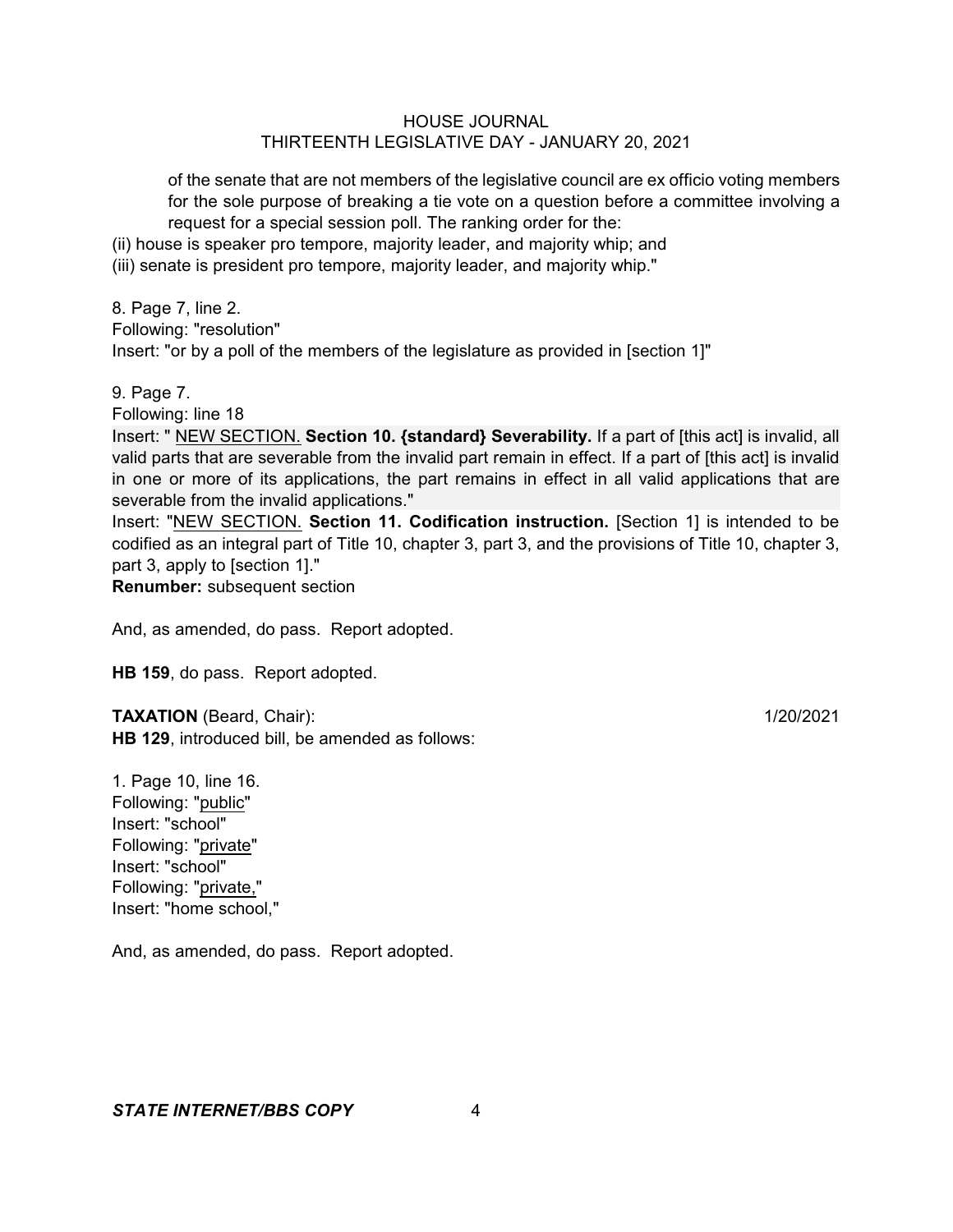# **MESSAGES FROM THE SENATE**

**Senate bills** passed and transmitted to the House for concurrence: 1/18/2021

**SB 5**, introduced by R. Tempel **SB 35**, introduced by B. Hoven **SB 47**, introduced by R. Lynch

# **FIRST READING AND COMMITMENT OF BILLS**

The following House bills were introduced, read first time, and referred to committees:

**HB 187**, introduced by D. Fern, referred to Taxation.

**HB 188**, introduced by D. Loge, referred to Transportation.

**HB 189**, introduced by D. Tenenbaum, referred to Judiciary.

**HB 190**, introduced by D. Tenenbaum, referred to Taxation.

**HB 191**, introduced by M. Hopkins, J. Dooling, J. Fuller, F. Garner, C. Hinkle, K. Holmlund,

J. Kassmier, C. Knudsen, B. Mitchell, J. Read, A. Regier, D. Skees, B. Tschida, K. Walsh, K. Whitman, referred to Taxation.

**HB 192**, introduced by L. Reksten, referred to Education.

**HB 193**, introduced by J. Patelis, referred to Business and Labor.

**HB 194**, introduced by F. Anderson, B. Beard, N. Duram, R. Fitzgerald, S. Galloway, F. Garner, S. Gist, S. Greef, R. Marshall, W. McKamey, J. Patelis, M. Regier, J. Trebas, K. Walsh, referred to Judiciary.

**HB 195**, introduced by V. Ricci, referred to Business and Labor.

**HB 196**, introduced by E. Buttrey, F. Garner, referred to Local Government.

**HB 197**, introduced by E. Buttrey, F. Garner, referred to Business and Labor.

**HB 198**, introduced by D. Harvey, referred to Business and Labor.

**HB 199**, introduced by D. Harvey, referred to Business and Labor.

**HB 200**, introduced by K. Holmlund, D. Bedey, M. Blasdel, K. Bogner, J. Dooling, J. Ellsworth,

W. Galt, F. Garner, S. Gist, E. Hill, M. Hopkins, D. Howard, L. Jones, D. Loge, B. Mercer,

B. Phalen, J. Schillinger, J. Small, B. Usher, G. Vance, T. Welch, K. Whitman, referred to Judiciary.

**HB 201**, introduced by K. Holmlund, D. Bedey, K. Bogner, J. Dooling, F. Garner, M. Hopkins,

L. Jones, B. Ler, B. Phalen, J. Schillinger, T. Welch, K. Whitman, referred to Business and Labor. **HB 202**, introduced by D. Loge, referred to Fish, Wildlife and Parks.

The following Senate bills were introduced, read first time, and referred to committees:

**SB 5**, introduced by R. Tempel, referred to Transportation.

**SB 35**, introduced by B. Hoven (by request of the Revenue Interim Committee), referred to Taxation.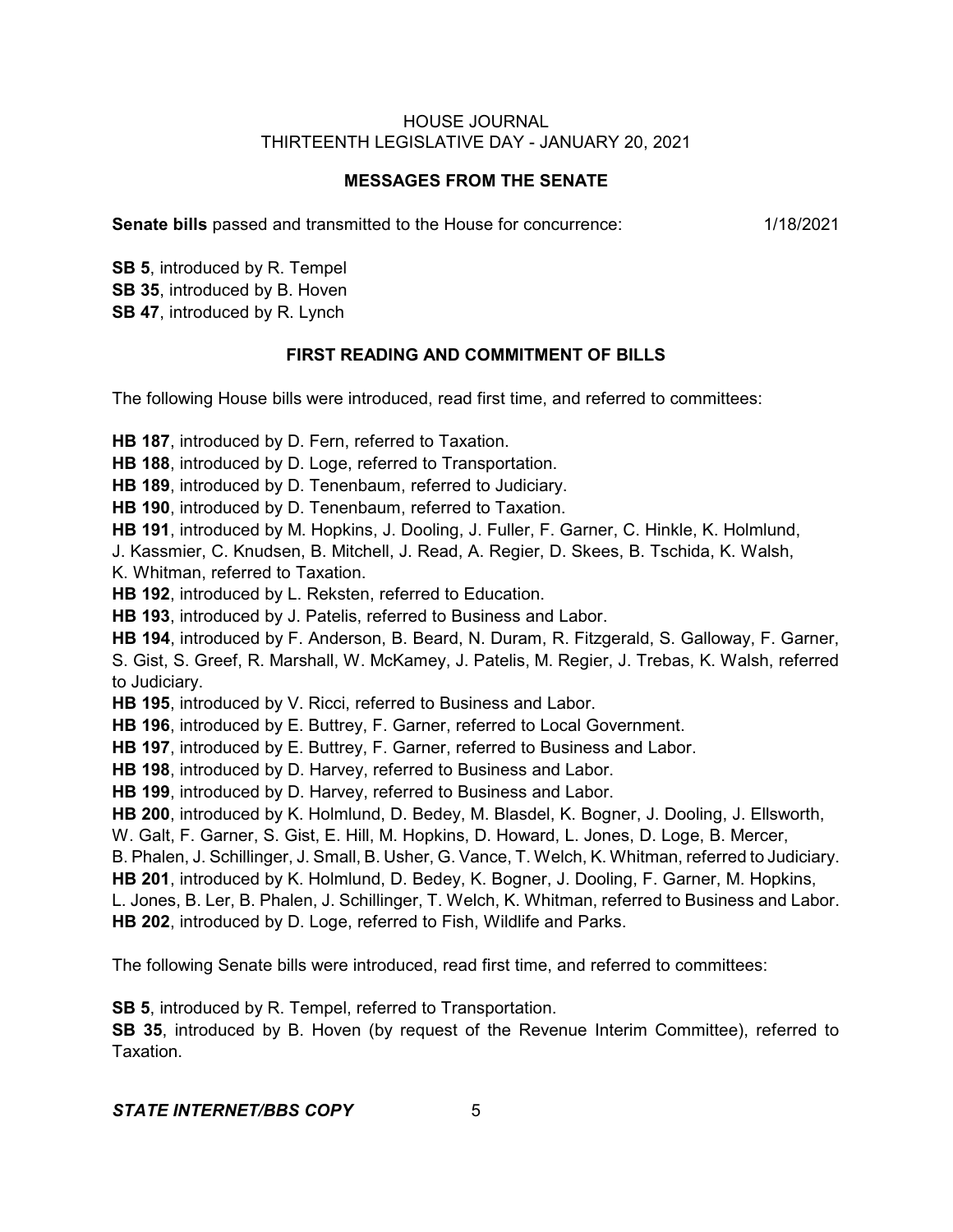**SB 47**, introduced by R. Lynch (by request of the Criminal Justice Oversight Council), referred to Judiciary.

# **SECOND READING OF BILLS (COMMITTEE OF THE WHOLE)**

Majority Leader Vinton moved the House resolve itself into a Committee of the Whole for consideration of business on second reading. Motion carried. Representative C. Knudsen in the chair.

Mr. Speaker: We, your Committee of the Whole, having had under consideration business on second reading, recommend as follows:

**HB 56** - Representative Loge moved **HB 56** do pass. Motion carried as follows:

Yeas: Abbott, Anderson, Bartel, Beard, Bedey, Bertoglio, Binkley, Bishop, Buckley, Buttrey, Caferro, Carlson, Curdy, Custer, Dooling, Dunwell, Duram, Farris-Olsen, Fern, Fielder, Fitzgerald, Fleming, Frazer, Fuller, Funk, Garner, Gillette, Greef, Gunderson, Hamilton, Harvey, Hawk, Hayman, Hill, Hinkle J, Holmlund, Hopkins, Jones, Karjala, Kassmier, Keane, Kelker, Keogh, Kerns, Kerr-Carpenter, Kortum, Loge, Marler, Marshall, McKamey, Mercer, Mitchell, Moore, Noland, Novak, Olsen, Patelis, Phalen, Putnam, Read, Regier A, Regier M, Reksten, Running Wolf, Schillinger, Seekins-Crowe, Sheldon-Galloway, Skees, Smith, Stafman, Stewart

Peregoy, Stromswold, Sullivan, Tenenbaum, Thane, Usher, Vinton, Walsh, Weatherwax, Welch, Whitman, Windy Boy, Zolnikov, Mr. Speaker. Total 84

Nays: Berglee, Brewster, Galloway, Gist, Hinkle C, Knudsen C, Knudsen R, Lenz, Ler, Malone, Nave, Ricci, Trebas, Tschida. Total 14

Voted absentee: None.

Excused: None. Total 0

Absent or not voting: France, Whiteman Pena. Total 2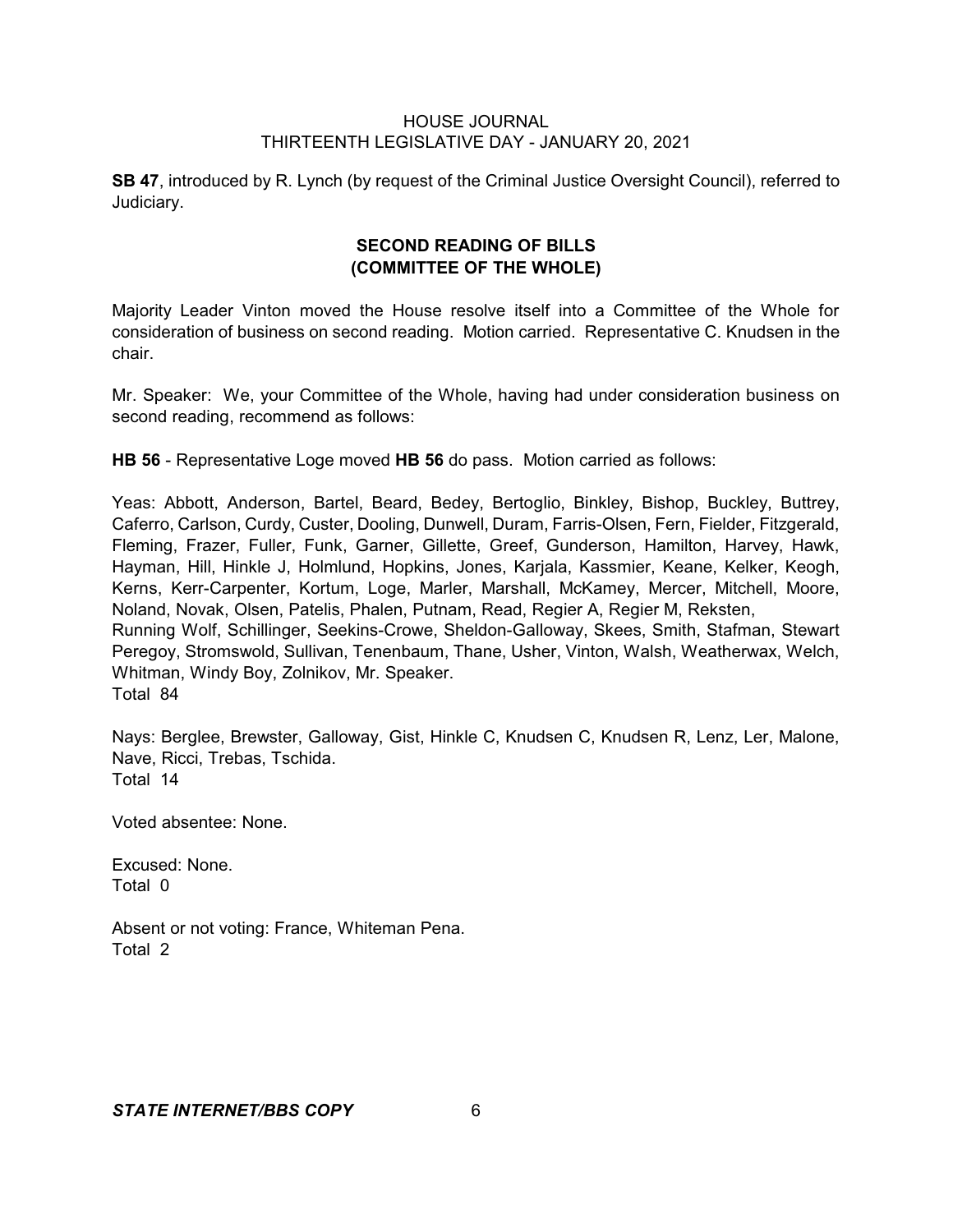**HB 70** - Representative Holmlund moved **HB 70** do pass. Motion carried as follows:

Yeas: Abbott, Anderson, Bartel, Beard, Bedey, Berglee, Bertoglio, Binkley, Bishop, Brewster, Buckley, Buttrey, Caferro, Carlson, Curdy, Custer, Dooling, Dunwell, Duram, Farris-Olsen, Fern, Fielder, Fitzgerald, Fleming, France, Frazer, Fuller, Funk, Galloway, Garner, Gillette, Gist, Greef, Gunderson, Hamilton, Harvey, Hawk, Hayman, Hill, Hinkle C, Hinkle J, Holmlund, Hopkins, Jones, Karjala, Kassmier, Keane, Kelker, Keogh, Kerns, Kerr-Carpenter, Knudsen C, Knudsen R, Kortum, Lenz, Ler, Loge, Malone, Marler, Marshall, McKamey, Mercer, Mitchell, Moore, Nave, Noland, Novak, Olsen, Patelis, Phalen, Putnam, Read, Regier A, Reksten, Ricci, Running Wolf, Schillinger, Seekins-Crowe, Sheldon-Galloway, Skees, Smith, Stafman, Stewart Peregoy, Stromswold, Sullivan, Tenenbaum, Thane, Trebas, Tschida, Usher, Vinton, Walsh, Weatherwax, Welch, Whiteman Pena, Whitman, Windy Boy, Zolnikov, Mr. Speaker. Total 99

Nays: Regier M. Total 1

Voted absentee: None.

Excused: None. Total 0

Absent or not voting: None. Total 0

**HB 73** - Representative Usher moved **HB 73** do pass. Motion carried as follows:

Yeas: Abbott, Anderson, Bartel, Beard, Bedey, Berglee, Bertoglio, Binkley, Bishop, Brewster, Buckley, Buttrey, Carlson, Curdy, Custer, Dooling, Dunwell, Duram, Farris-Olsen, Fern, Fielder, Fitzgerald, Fleming, France, Frazer, Fuller, Funk, Galloway, Garner, Gillette, Gist, Greef, Gunderson, Hamilton, Harvey, Hawk, Hayman, Hill, Hinkle J, Holmlund, Hopkins, Jones, Karjala, Kassmier, Keane, Kelker, Keogh, Kerns, Kerr-Carpenter, Knudsen C, Knudsen R, Kortum, Lenz, Ler, Loge, Malone, Marler, Marshall, McKamey, Mercer, Mitchell, Moore, Nave, Noland, Novak, Olsen, Patelis, Phalen, Putnam, Read, Regier A, Regier M, Reksten, Ricci, Running Wolf, Schillinger, Seekins-Crowe, Sheldon-Galloway, Skees, Smith, Stafman, Stewart Peregoy, Stromswold, Sullivan, Tenenbaum, Thane, Trebas, Usher, Vinton, Walsh, Weatherwax, Welch, Whiteman Pena, Whitman, Zolnikov, Mr. Speaker. Total 96

Nays: Caferro, Hinkle C, Tschida, Windy Boy. Total 4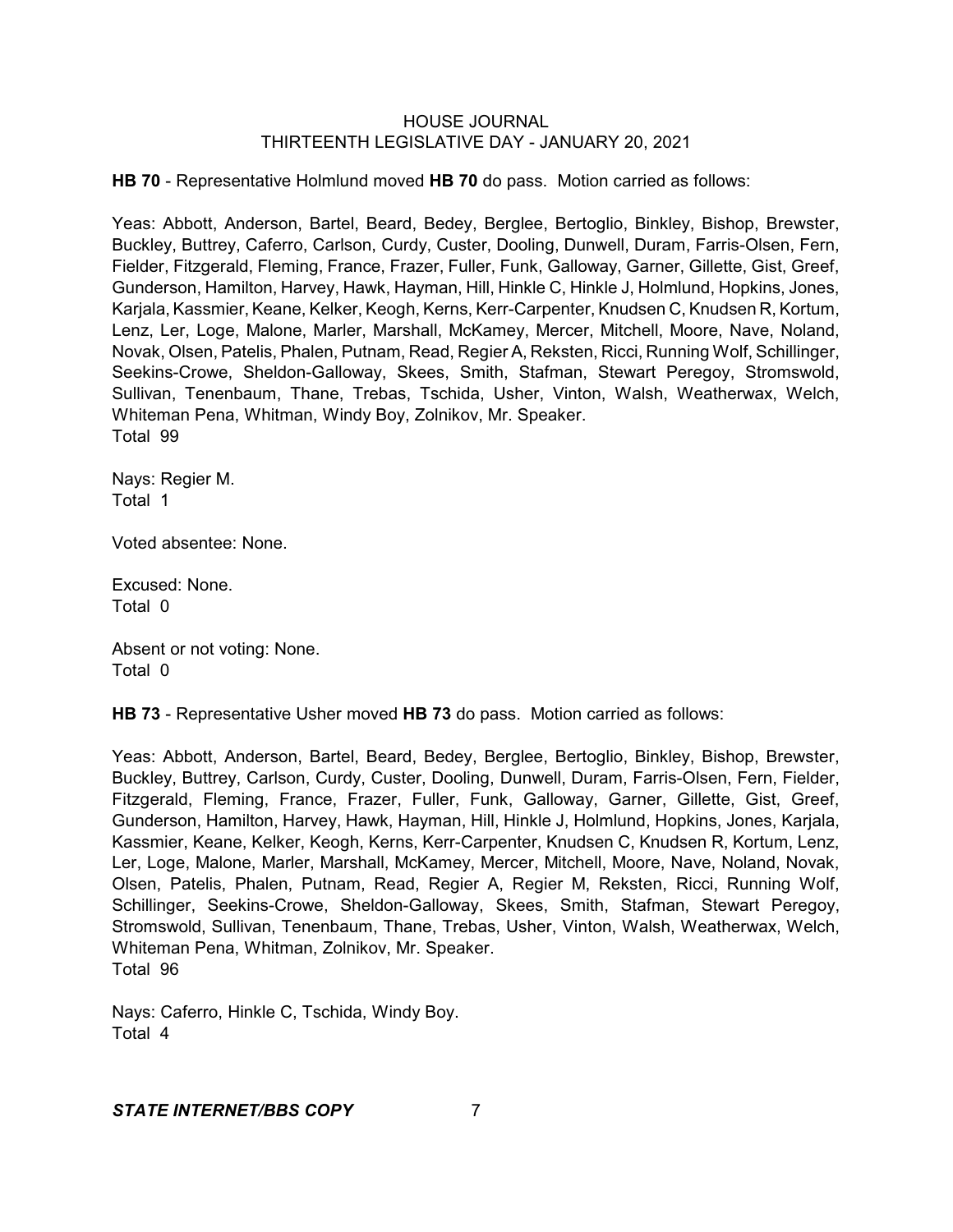Voted absentee: None.

Excused: None. Total 0

Absent or not voting: None. Total 0

**HB 76** - Representative Frazer moved **HB 76** do pass. Motion carried as follows:

Yeas: Abbott, Anderson, Bartel, Beard, Bedey, Berglee, Bertoglio, Binkley, Bishop, Brewster, Buckley, Buttrey, Caferro, Carlson, Curdy, Custer, Dooling, Dunwell, Duram, Farris-Olsen, Fern, Fielder, Fitzgerald, Fleming, France, Frazer, Fuller, Funk, Galloway, Garner, Gillette, Gist, Greef, Gunderson, Hamilton, Harvey, Hawk, Hayman, Hill, Hinkle C, Hinkle J, Holmlund, Hopkins, Jones, Karjala, Kassmier, Keane, Kelker, Keogh, Kerns, Kerr-Carpenter, Knudsen C, Knudsen R, Kortum, Lenz, Ler, Loge, Malone, Marler, Marshall, McKamey, Mercer, Mitchell, Moore, Nave, Noland, Novak, Olsen, Patelis, Phalen, Putnam, Read, Regier A, Regier M, Reksten, Ricci, Running Wolf, Schillinger, Seekins-Crowe, Sheldon-Galloway, Skees, Smith, Stafman, Stewart Peregoy, Stromswold, Sullivan, Tenenbaum, Thane, Trebas, Usher, Vinton, Walsh, Weatherwax, Welch, Whiteman Pena, Whitman, Windy Boy, Zolnikov, Mr. Speaker. Total 99

Nays: Tschida. Total 1

Voted absentee: None.

Excused: None. Total 0

Absent or not voting: None. Total 0

**HB 85** - Representative Tschida moved **HB 85** do pass. Motion carried as follows:

Yeas: Abbott, Anderson, Bartel, Beard, Bedey, Berglee, Bertoglio, Binkley, Bishop, Brewster, Buckley, Buttrey, Caferro, Carlson, Curdy, Custer, Dooling, Dunwell, Duram, Farris-Olsen, Fern, Fielder, Fitzgerald, Fleming, France, Frazer, Fuller, Funk, Galloway, Garner, Gillette, Gist, Greef, Gunderson, Hamilton, Harvey, Hawk, Hayman, Hill, Hinkle C, Hinkle J, Holmlund, Hopkins, Jones, Karjala, Kassmier, Keane, Kelker, Keogh, Kerns, Kerr-Carpenter, Knudsen C, Knudsen R, Kortum, Lenz, Ler, Loge, Malone, Marler, Marshall, McKamey, Mercer, Mitchell, Moore, Nave, Noland, Novak, Olsen, Patelis, Phalen, Putnam, Read, Regier A, Regier M, Reksten, Ricci, Running Wolf,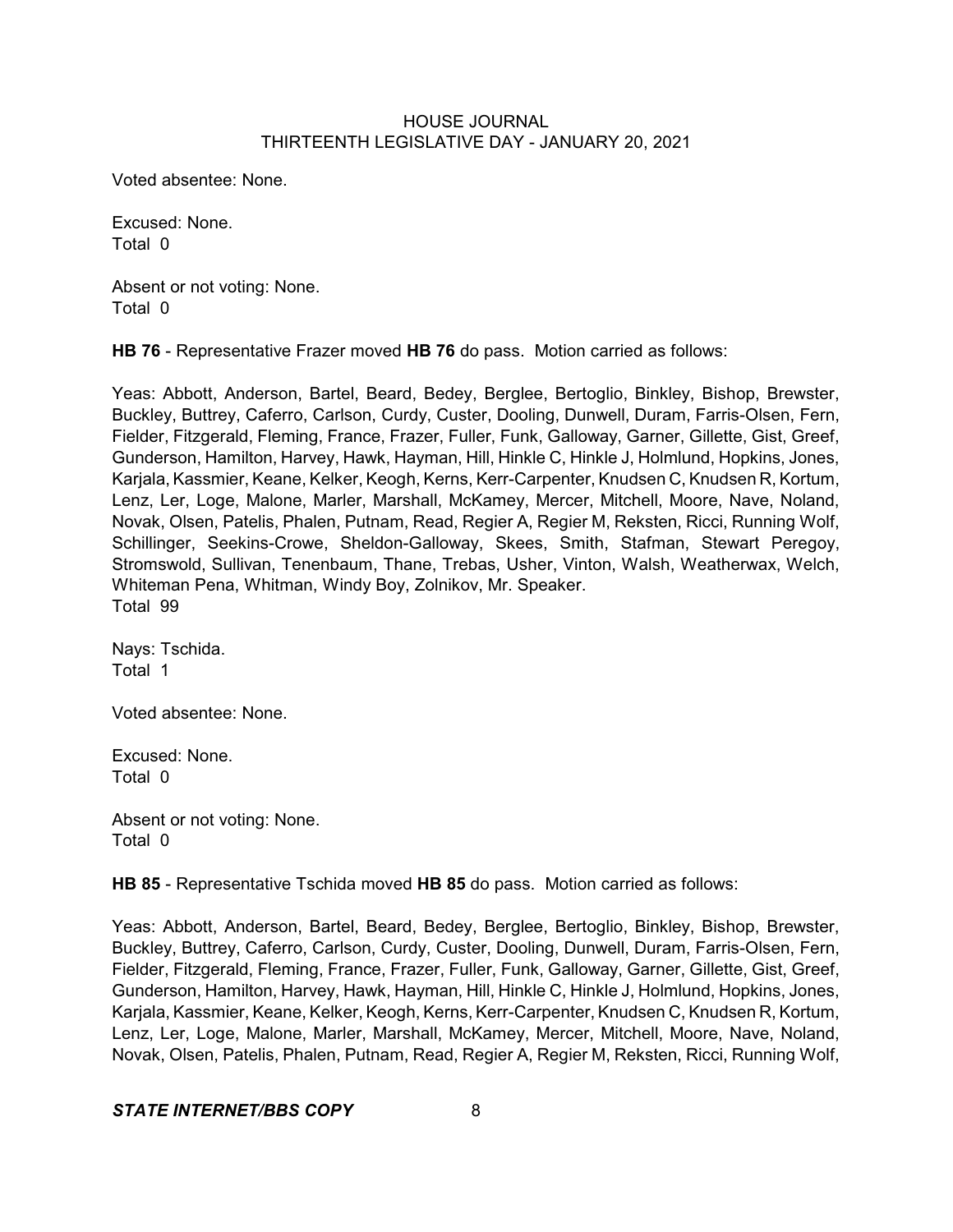Schillinger, Seekins-Crowe, Sheldon-Galloway, Skees, Smith, Stafman, Stewart Peregoy, Stromswold, Sullivan, Tenenbaum, Thane, Trebas, Tschida, Usher, Vinton, Walsh, Weatherwax, Welch, Whiteman Pena, Whitman, Windy Boy, Zolnikov, Mr. Speaker. Total 100

Nays: None. Total 0

Voted absentee: None.

Excused: None. Total 0

Absent or not voting: None. Total 0

**HB 108** - Representative Loge moved **HB 108** do pass.

**HB 108** - Representative Putnam moved **HB 108**, second reading copy, be amended as follows:

1. Page 2, line 7. **Following:** "land" **Insert:** "to hunt"

Amendment adopted as follows:

Yeas: Abbott, Anderson, Bartel, Beard, Bedey, Berglee, Bertoglio, Bishop, Brewster, Buckley, Buttrey, Caferro, Carlson, Curdy, Custer, Dunwell, Duram, Farris-Olsen, Fern, Fitzgerald, Fleming, France, Frazer, Fuller, Funk, Galloway, Garner, Gillette, Gist, Greef, Gunderson, Hamilton, Harvey, Hawk, Hayman, Hinkle J, Holmlund, Hopkins, Jones, Karjala, Keane, Kelker, Keogh, Kerns, Kerr-Carpenter, Knudsen C, Kortum, Loge, Marler, Marshall, McKamey, Mercer, Mitchell, Nave, Noland, Novak, Olsen, Patelis, Phalen, Putnam, Read, Reksten, Seekins-Crowe, Sheldon-Galloway, Skees, Smith, Stafman, Stewart Peregoy, Stromswold, Sullivan, Tenenbaum, Thane, Trebas, Vinton, Weatherwax, Welch, Whiteman Pena, Whitman, Windy Boy, Zolnikov. Total 80

Nays: Binkley, Dooling, Fielder, Hill, Hinkle C, Kassmier, Knudsen R, Lenz, Ler, Malone, Moore, Regier A, Regier M, Ricci, Running Wolf, Schillinger, Tschida, Usher, Walsh, Mr. Speaker. Total 20

Voted absentee: None.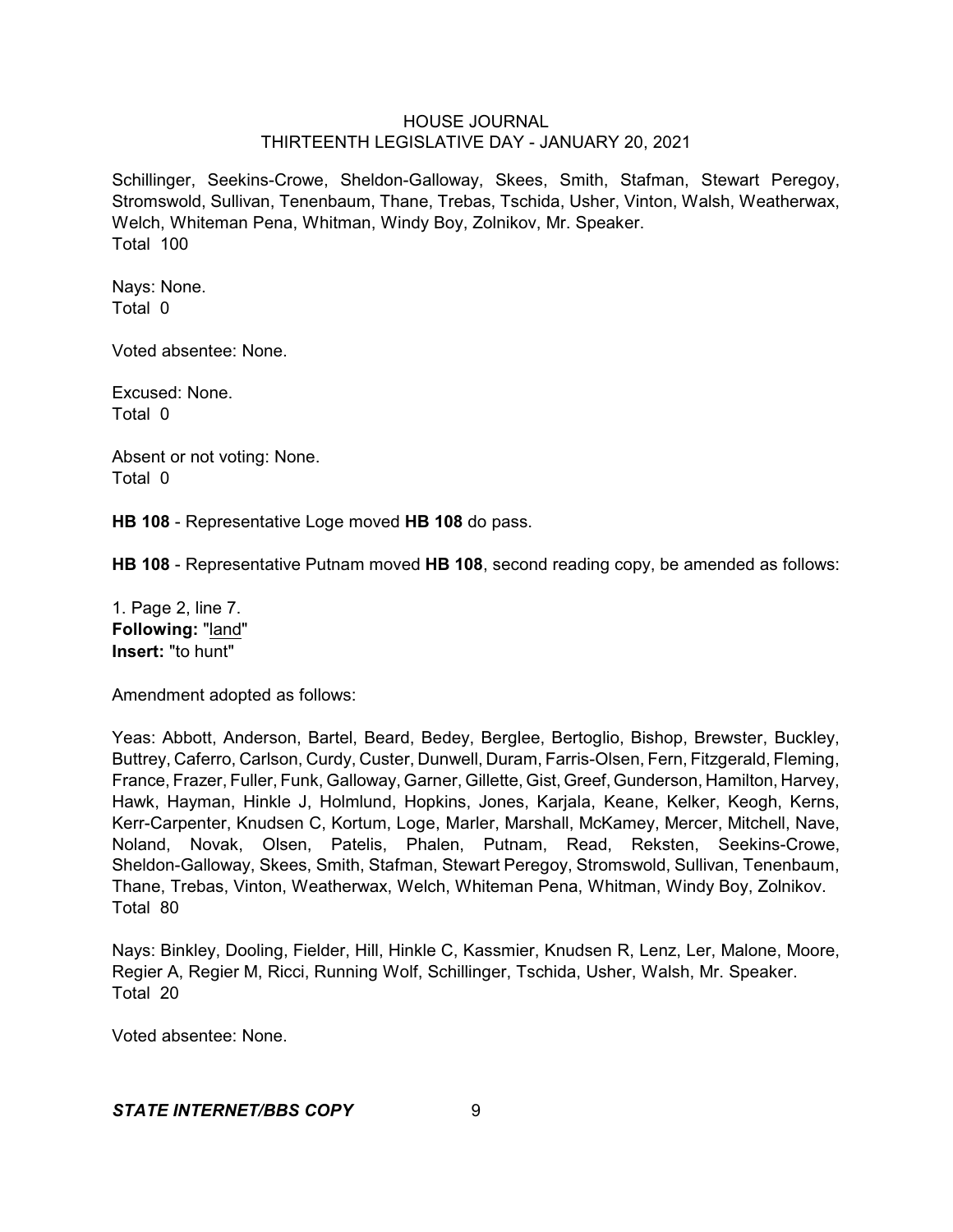Excused: None. Total 0

Absent or not voting: None. Total 0

**HB 108** - Representative Loge moved **HB 108**, as amended, do pass. Motion carried as follows:

Yeas: Anderson, Bartel, Beard, Bedey, Berglee, Bertoglio, Binkley, Brewster, Buckley, Buttrey, Carlson, Curdy, Custer, Dooling, Duram, Fern, Fielder, Fitzgerald, Fleming, France, Frazer, Fuller, Funk, Galloway, Garner, Gillette, Gist, Greef, Gunderson, Hamilton, Harvey, Hawk, Hill, Hinkle C, Hinkle J, Holmlund, Hopkins, Jones, Karjala, Kassmier, Keane, Kelker, Keogh, Kerns, Kerr-Carpenter, Knudsen C, Knudsen R, Kortum, Ler, Loge, Malone, Marshall, Mercer, Mitchell, Moore, Nave, Noland, Novak, Patelis, Phalen, Putnam, Read, Regier A, Regier M, Reksten, Ricci, Schillinger, Seekins-Crowe, Sheldon-Galloway, Skees, Smith, Stewart Peregoy, Stromswold, Sullivan, Thane, Trebas, Tschida, Usher, Vinton, Walsh, Weatherwax, Welch, Whitman, Zolnikov, Mr. Speaker. Total 85

Nays: Abbott, Bishop, Caferro, Dunwell, Farris-Olsen, Hayman, Lenz, Marler, McKamey, Olsen, Running Wolf, Stafman, Tenenbaum, Whiteman Pena, Windy Boy. Total 15

Voted absentee: None.

Excused: None. Total 0

Absent or not voting: None. Total 0

**HB 111** - Representative Fuller moved HB **111** do pass. Motion carried as follows:

Yeas: Anderson, Bartel, Beard, Bedey, Berglee, Bertoglio, Binkley, Brewster, Carlson, Curdy, Custer, Fern, Fielder, Fitzgerald, Fleming, Frazer, Fuller, Galloway, Garner, Gist, Greef, Gunderson, Hawk, Hill, Hinkle C, Holmlund, Hopkins, Jones, Karjala, Kassmier, Kerns, Knudsen C, Knudsen R, Lenz, Ler, Loge, Malone, Marshall, McKamey, Mitchell, Nave, Noland, Patelis, Phalen, Putnam, Read, Regier A, Regier M, Reksten, Ricci, Schillinger, Seekins-Crowe, Sheldon-Galloway, Skees, Smith, Stromswold, Trebas, Tschida, Usher, Vinton, Walsh, Whitman, Mr. Speaker.

Total 63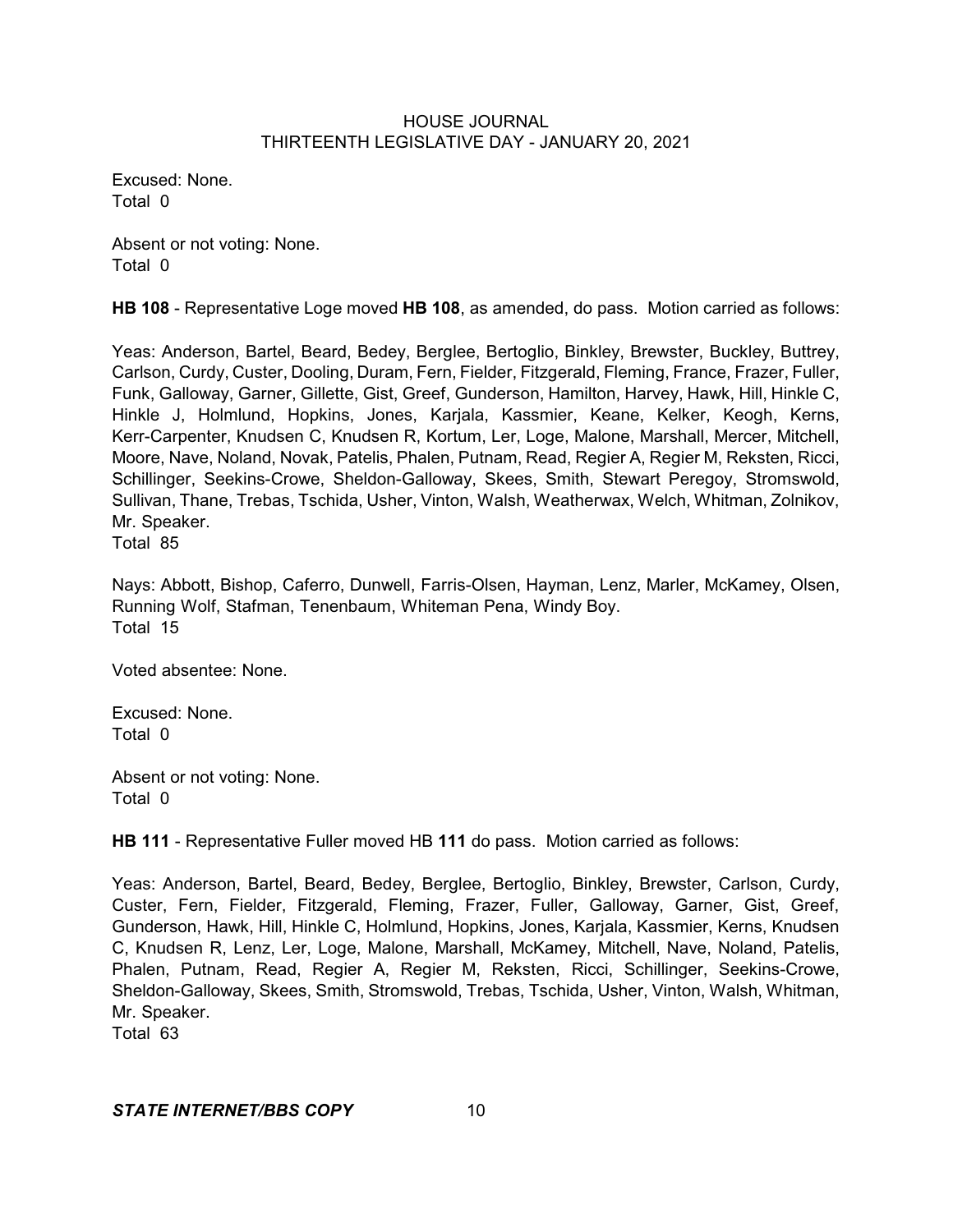Nays: Abbott, Bishop, Buckley, Buttrey, Caferro, Dooling, Dunwell, Duram, Farris-Olsen, France, Funk, Gillette, Hamilton, Harvey, Hayman, Hinkle J, Keane, Kelker, Keogh, Kerr-Carpenter, Kortum, Marler, Mercer, Moore, Novak, Olsen, Running Wolf, Stafman, Stewart Peregoy, Sullivan, Tenenbaum, Thane, Weatherwax, Welch, Whiteman Pena, Windy Boy, Zolnikov. Total 37

Voted absentee: None.

Excused: None. Total 0

Absent or not voting: None. Total 0

**HB 124** - Representative Mitchell moved **HB 124** do pass. Motion carried as follows:

Yeas: Anderson, Bartel, Beard, Berglee, Bertoglio, Binkley, Brewster, Buttrey, Custer, Dooling, Fielder, Fitzgerald, Fleming, Frazer, Fuller, Galloway, Gillette, Gist, Greef, Gunderson, Hawk, Hill, Hinkle C, Holmlund, Hopkins, Jones, Kassmier, Kerns, Knudsen C, Ler, Loge, McKamey, Mercer, Mitchell, Moore, Nave, Noland, Patelis, Phalen, Read, Regier A, Regier M, Reksten, Ricci, Schillinger, Seekins-Crowe, Sheldon-Galloway, Skees, Stromswold, Trebas, Tschida, Usher, Vinton, Whitman, Zolnikov, Mr. Speaker. Total 56

Nays: Abbott, Bedey, Bishop, Buckley, Caferro, Carlson, Curdy, Dunwell, Duram, Farris-Olsen, Fern, France, Funk, Garner, Hamilton, Harvey, Hayman, Hinkle J, Karjala, Keane, Kelker, Keogh, Kerr-Carpenter, Knudsen R, Kortum, Lenz, Malone, Marler, Marshall, Novak, Olsen, Putnam, Running Wolf, Smith, Stafman, Stewart Peregoy, Sullivan, Tenenbaum, Thane, Walsh, Weatherwax, Welch, Whiteman Pena, Windy Boy. Total 44

Voted absentee: None.

Excused: None. Total 0

Absent or not voting: None. Total 0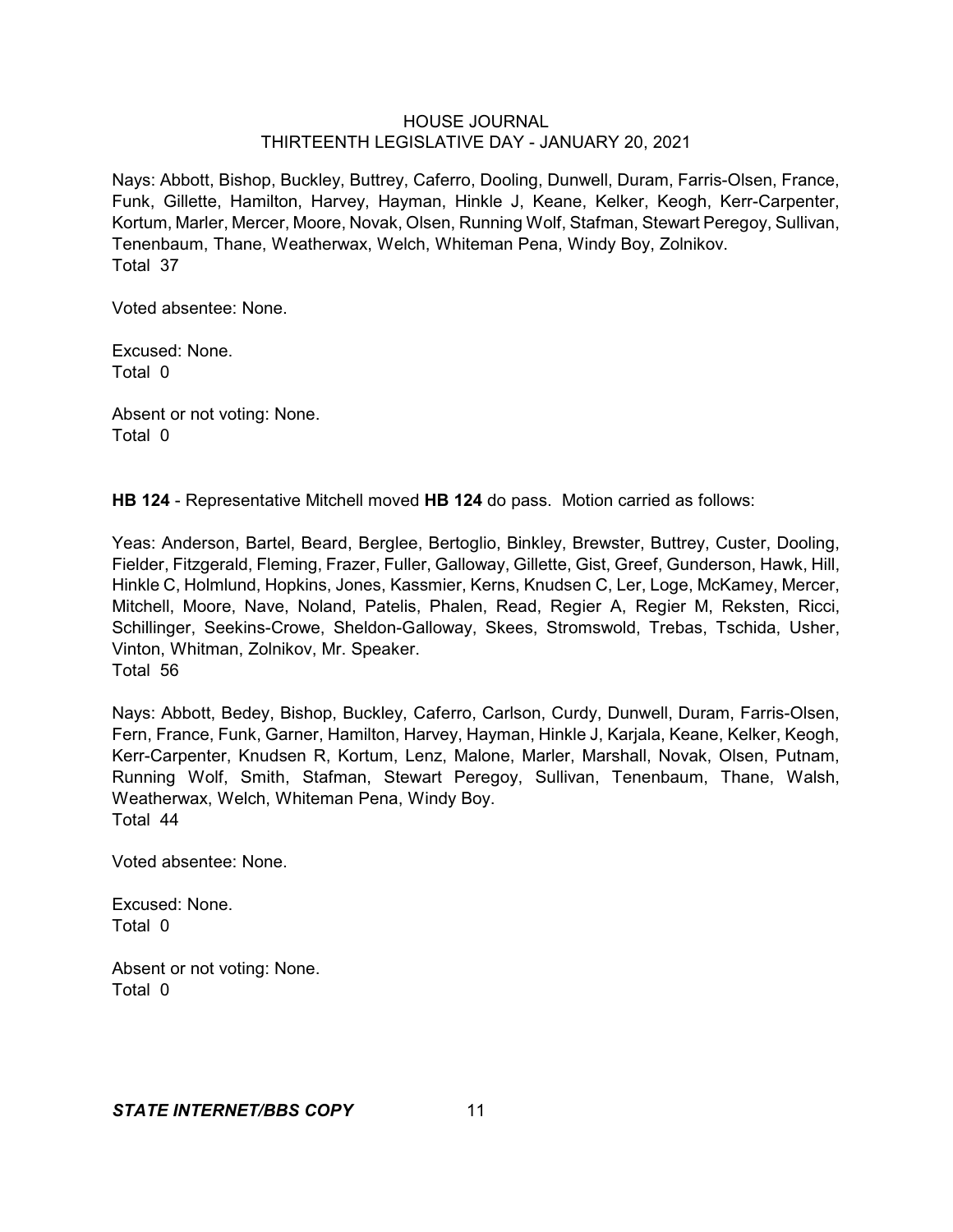Majority Leader Vinton moved the Committee rise and report. Motion carried. Committee arose. House resumed. Mr. Speaker presiding. Chair C. Knudsen moved the Committee of the Whole report be adopted. Report adopted as follows:

Yeas: Abbott, Anderson, Bartel, Beard, Bedey, Berglee, Bertoglio, Binkley, Bishop, Brewster, Buckley, Buttrey, Caferro, Carlson, Curdy, Custer, Dooling, Duram, Farris-Olsen, Fern, Fielder, Fitzgerald, Fleming, France, Frazer, Fuller, Funk, Galloway, Garner, Gillette, Gist, Greef, Hamilton, Harvey, Hawk, Hayman, Hill, Hinkle C, Hinkle J, Holmlund, Hopkins, Jones, Karjala, Kassmier, Keane, Kelker, Keogh, Kerns, Kerr-Carpenter, Knudsen R, Kortum, Lenz, Ler, Loge, Malone, Marshall, McKamey, Mercer, Mitchell, Moore, Nave, Noland, Novak, Patelis, Phalen, Putnam, Read, Regier A, Regier M, Ricci, Running Wolf, Schillinger, Seekins-Crowe, Sheldon-Galloway, Skees, Smith, Stafman, Stewart Peregoy, Stromswold, Sullivan, Tenenbaum, Thane, Trebas, Tschida, Usher, Vinton, Walsh, Weatherwax, Welch, Whiteman Pena, Whitman, Windy Boy, Zolnikov, Mr. Speaker. Total 94

Nays: Dunwell, Olsen. Total 2

Voted absentee: None.

Excused: None. Total 0

Absent or not voting: Gunderson, Knudsen C, Marler, Reksten. Total 4

## **THIRD READING OF BILLS**

The following bills having been read three several times, title and history agreed to, were disposed of in the following manner:

## **HB 38** passed as follows:

Yeas: Abbott, Anderson, Bartel, Beard, Bedey, Berglee, Bertoglio, Binkley, Bishop, Brewster, Buckley, Buttrey, Caferro, Carlson, Curdy, Custer, Dooling, Dunwell, Duram, Farris-Olsen, Fern, Fielder, Fitzgerald, Fleming, France, Frazer, Fuller, Funk, Galloway, Garner, Gillette, Gist, Greef, Gunderson, Hamilton, Harvey, Hawk, Hayman, Hill, Hinkle C, Hinkle J, Holmlund, Hopkins, Jones, Karjala, Kassmier, Keane, Kelker, Keogh, Kerns, Kerr-Carpenter, Knudsen C, Knudsen R, Kortum, Lenz, Ler, Loge, Malone, Marler, Marshall, McKamey, Mercer, Mitchell, Moore, Nave, Noland, Novak, Olsen, Patelis, Phalen, Putnam, Read, Regier A, Regier M, Reksten, Ricci, Running Wolf, Schillinger, Seekins-Crowe, Sheldon-Galloway, Skees, Smith, Stafman, Stewart Peregoy,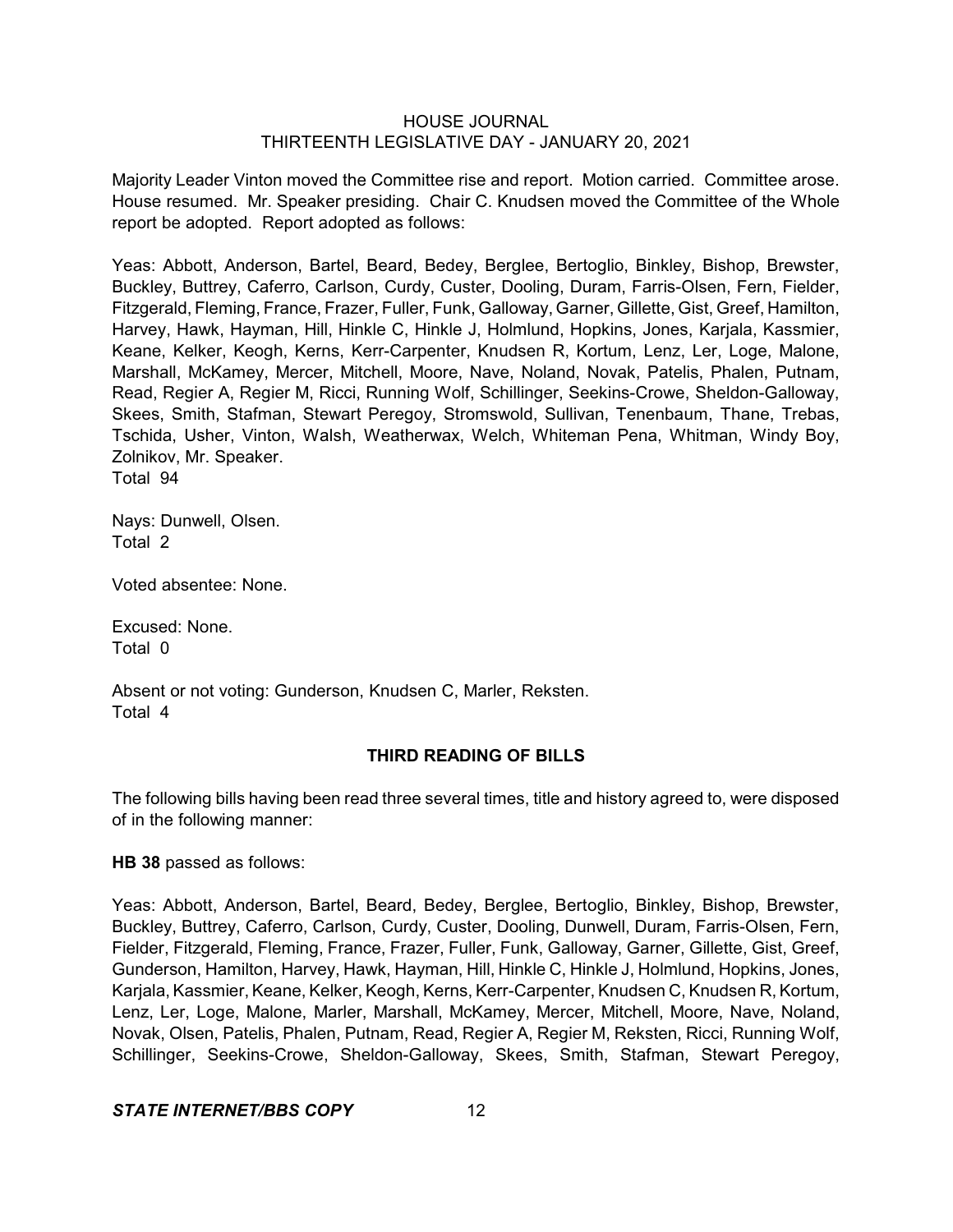Stromswold, Sullivan, Tenenbaum, Thane, Trebas, Tschida, Usher, Vinton, Walsh, Weatherwax, Welch, Whiteman Pena, Whitman, Windy Boy, Zolnikov, Mr. Speaker. Total 100

Nays: None. Total 0

Voted absentee: None.

Excused: None. Total 0

Absent or not voting: None. Total 0

**HB 51** passed as follows:

Yeas: Abbott, Anderson, Bartel, Beard, Bedey, Berglee, Bertoglio, Binkley, Bishop, Brewster, Buckley, Buttrey, Caferro, Carlson, Curdy, Custer, Dooling, Dunwell, Duram, Farris-Olsen, Fern, Fielder, Fitzgerald, Fleming, France, Frazer, Fuller, Funk, Galloway, Garner, Gillette, Gist, Greef, Gunderson, Hamilton, Harvey, Hawk, Hayman, Hill, Hinkle C, Hinkle J, Holmlund, Hopkins, Jones, Karjala, Kassmier, Keane, Kelker, Keogh, Kerns, Kerr-Carpenter, Knudsen C, Knudsen R, Kortum, Lenz, Ler, Loge, Malone, Marler, Marshall, McKamey, Mercer, Mitchell, Moore, Nave, Noland, Novak, Olsen, Patelis, Phalen, Putnam, Read, Regier A, Regier M, Reksten, Ricci, Running Wolf, Schillinger, Seekins-Crowe, Sheldon-Galloway, Skees, Smith, Stafman, Stewart Peregoy, Stromswold, Sullivan, Tenenbaum, Thane, Trebas, Tschida, Usher, Vinton, Walsh, Weatherwax, Welch, Whiteman Pena, Whitman, Windy Boy, Zolnikov, Mr. Speaker. Total 100

Nays: None. Total 0

Voted absentee: None.

Excused: None. Total 0

Absent or not voting: None. Total 0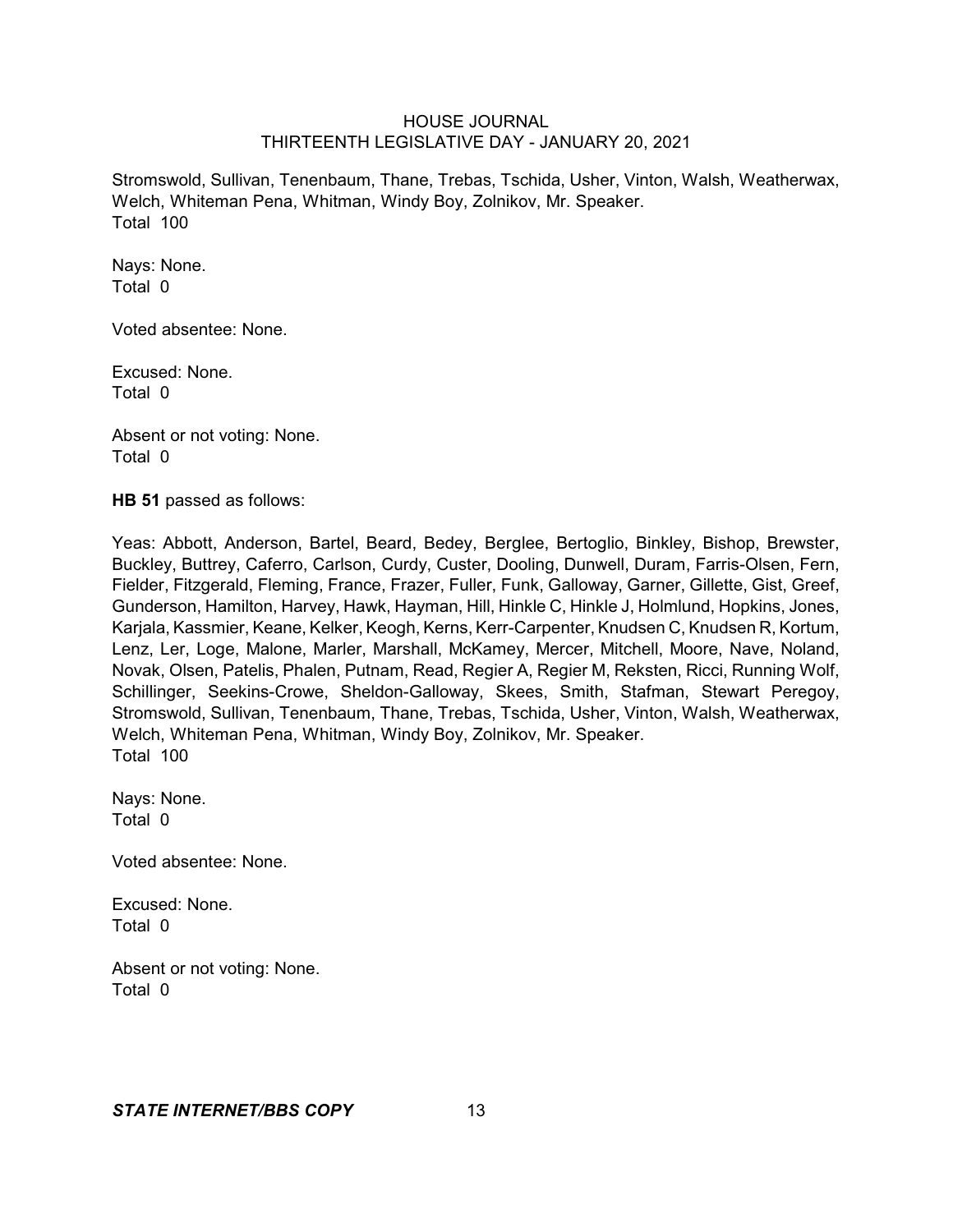**HB 60** passed as follows:

Yeas: Abbott, Anderson, Bartel, Beard, Bedey, Berglee, Bertoglio, Binkley, Bishop, Brewster, Buckley, Buttrey, Caferro, Carlson, Curdy, Custer, Dooling, Dunwell, Duram, Farris-Olsen, Fern, Fielder, Fitzgerald, Fleming, France, Frazer, Fuller, Funk, Galloway, Garner, Gillette, Gist, Greef, Gunderson, Hamilton, Harvey, Hawk, Hayman, Hill, Hinkle C, Hinkle J, Holmlund, Hopkins, Jones, Karjala, Kassmier, Keane, Kelker, Keogh, Kerns, Kerr-Carpenter, Knudsen C, Knudsen R, Kortum, Lenz, Ler, Loge, Malone, Marler, Marshall, McKamey, Mercer, Mitchell, Moore, Nave, Noland, Novak, Olsen, Patelis, Phalen, Putnam, Read, Regier A, Regier M, Reksten, Ricci, Running Wolf, Schillinger, Seekins-Crowe, Sheldon-Galloway, Skees, Smith, Stafman, Stewart Peregoy, Stromswold, Sullivan, Tenenbaum, Thane, Trebas, Tschida, Usher, Vinton, Walsh, Weatherwax, Welch, Whiteman Pena, Whitman, Windy Boy, Zolnikov, Mr. Speaker. Total 100

Nays: None. Total 0

Voted absentee: None.

Excused: None. Total 0

Absent or not voting: None. Total 0

**HB 64** passed as follows:

Yeas: Abbott, Anderson, Bartel, Bedey, Berglee, Bertoglio, Binkley, Bishop, Brewster, Buckley, Buttrey, Caferro, Carlson, Curdy, Custer, Dooling, Dunwell, Duram, Farris-Olsen, Fern, Fielder, Fitzgerald, Fleming, France, Frazer, Fuller, Funk, Galloway, Garner, Gillette, Gist, Greef, Gunderson, Hamilton, Harvey, Hawk, Hayman, Hill, Hinkle C, Holmlund, Hopkins, Jones, Karjala, Kassmier, Keane, Kelker, Keogh, Kerns, Kerr-Carpenter, Knudsen C, Knudsen R, Kortum, Lenz, Ler, Loge, Malone, Marler, Marshall, McKamey, Mercer, Mitchell, Moore, Nave, Noland, Novak, Olsen, Patelis, Phalen, Putnam, Regier A, Regier M, Reksten, Ricci, Running Wolf, Schillinger, Seekins-Crowe, Sheldon-Galloway, Skees, Smith, Stafman, Stewart Peregoy, Sullivan, Tenenbaum, Thane, Trebas, Tschida, Usher, Vinton, Walsh, Weatherwax, Welch, Whiteman Pena, Whitman, Windy Boy, Mr. Speaker. Total 95

Nays: Beard, Hinkle J, Read, Stromswold, Zolnikov. Total 5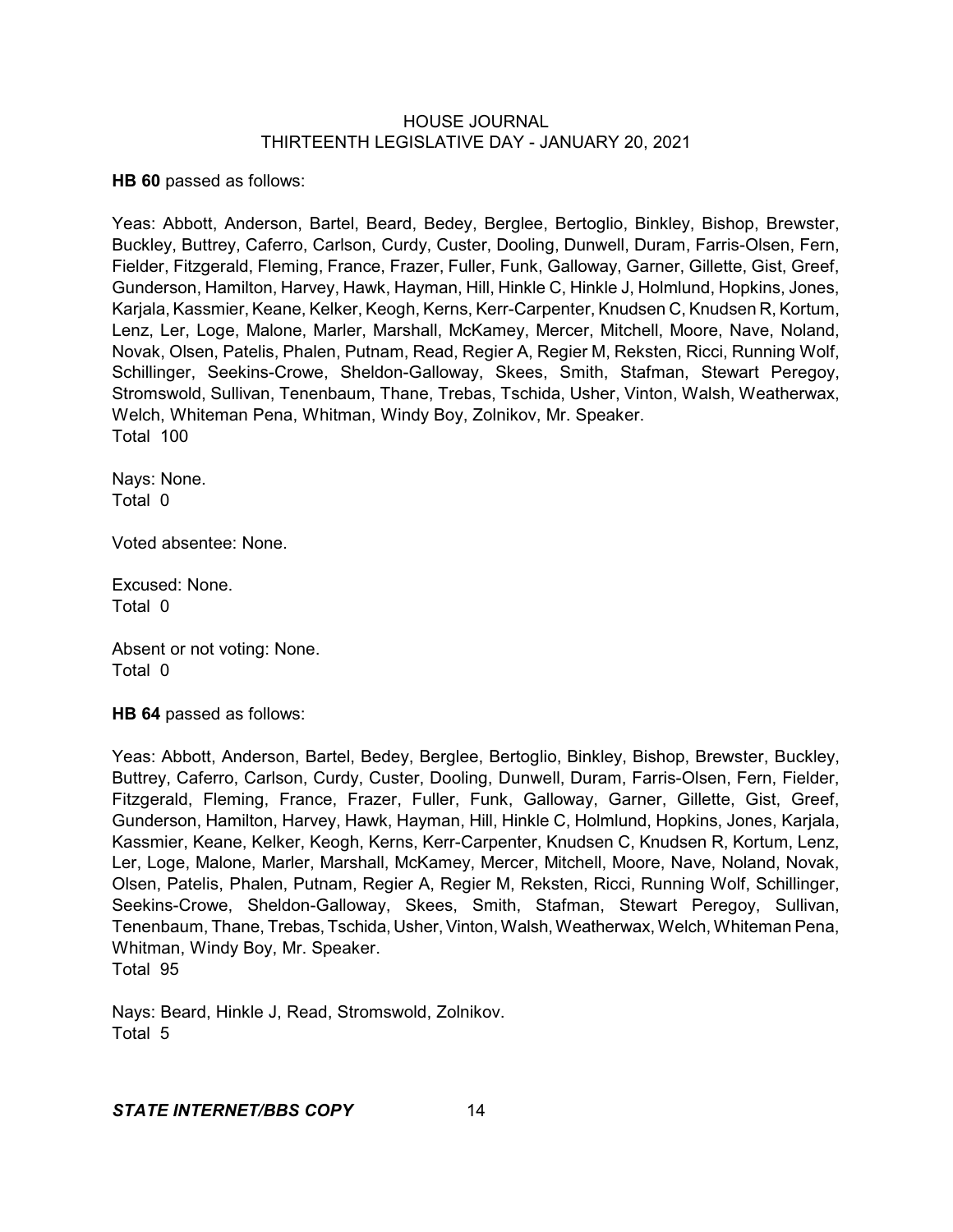Voted absentee: None.

Excused: None. Total 0

Absent or not voting: None. Total 0

**HB 65** passed as follows:

Yeas: Abbott, Anderson, Bartel, Beard, Bedey, Berglee, Bertoglio, Binkley, Bishop, Brewster, Buckley, Buttrey, Caferro, Carlson, Curdy, Custer, Dooling, Dunwell, Duram, Farris-Olsen, Fern, Fielder, Fitzgerald, Fleming, France, Frazer, Fuller, Funk, Galloway, Garner, Gillette, Gist, Greef, Gunderson, Hamilton, Harvey, Hawk, Hayman, Hill, Hinkle C, Hinkle J, Holmlund, Hopkins, Jones, Karjala, Kassmier, Keane, Kelker, Keogh, Kerns, Kerr-Carpenter, Knudsen C, Knudsen R, Kortum, Lenz, Ler, Loge, Malone, Marler, Marshall, McKamey, Mercer, Mitchell, Moore, Nave, Noland, Novak, Olsen, Patelis, Phalen, Putnam, Read, Regier A, Regier M, Reksten, Ricci, Running Wolf, Schillinger, Seekins-Crowe, Sheldon-Galloway, Skees, Smith, Stafman, Stewart Peregoy, Stromswold, Sullivan, Tenenbaum, Thane, Trebas, Tschida, Usher, Vinton, Walsh, Weatherwax, Welch, Whiteman Pena, Whitman, Windy Boy, Zolnikov, Mr. Speaker. Total 100

Nays: None. Total 0

Voted absentee: None.

Excused: None. Total 0

Absent or not voting: None. Total 0

**HB 74** passed as follows:

Yeas: Abbott, Anderson, Bartel, Beard, Bedey, Berglee, Bertoglio, Binkley, Bishop, Brewster, Buckley, Buttrey, Caferro, Carlson, Curdy, Custer, Dooling, Dunwell, Duram, Farris-Olsen, Fern, Fielder, Fitzgerald, Fleming, France, Frazer, Fuller, Funk, Galloway, Garner, Gillette, Gist, Greef, Gunderson, Hamilton, Harvey, Hawk, Hayman, Hill, Hinkle C, Hinkle J, Holmlund, Hopkins, Jones, Karjala, Kassmier, Keane, Kelker, Keogh, Kerns, Kerr-Carpenter, Knudsen C, Knudsen R, Kortum, Lenz, Ler, Loge, Malone, Marler, Marshall, McKamey, Mercer, Mitchell, Moore, Nave, Noland, Novak, Olsen, Phalen, Putnam, Read, Regier A, Regier M, Reksten, Ricci, Running Wolf,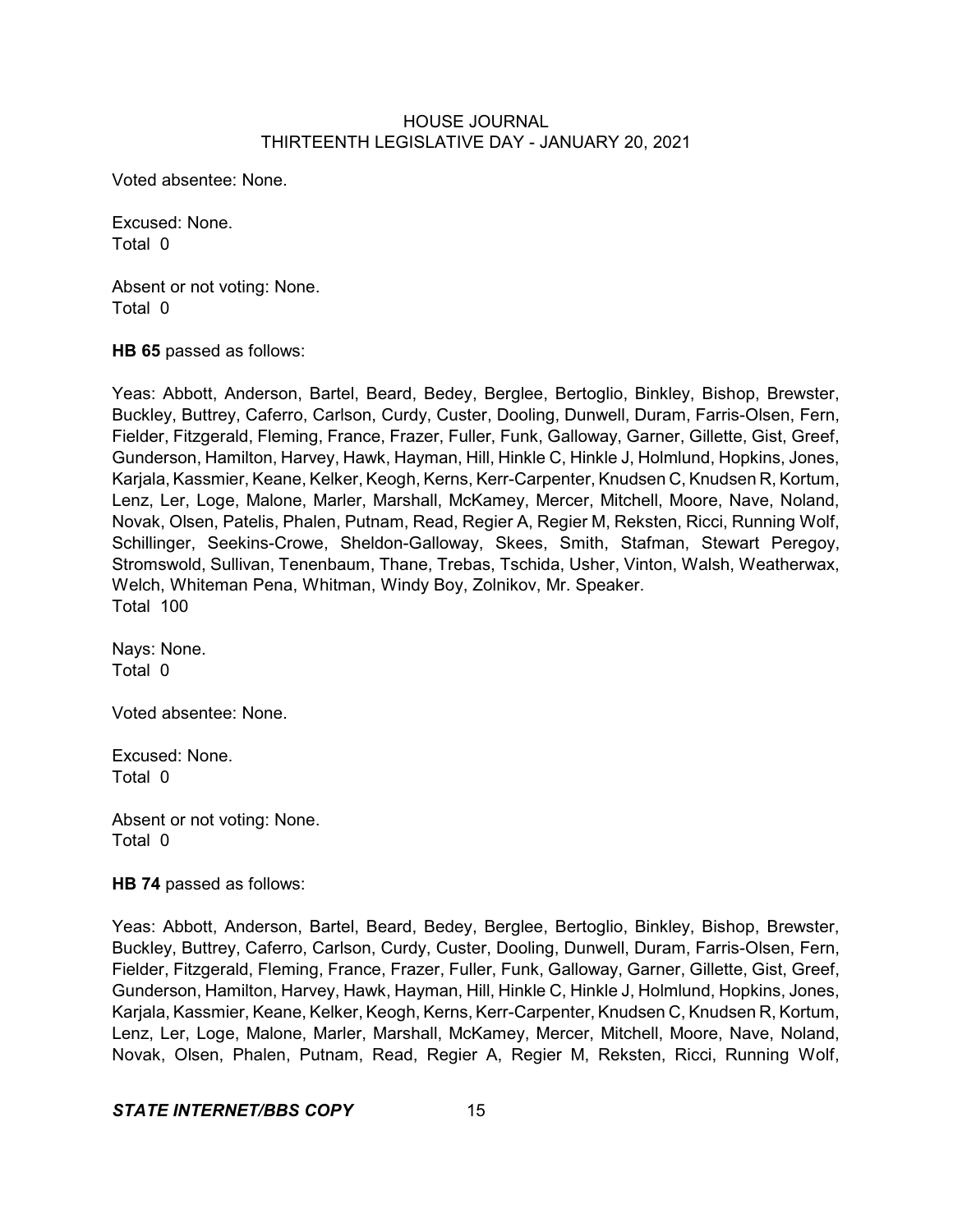Schillinger, Seekins-Crowe, Sheldon-Galloway, Skees, Stafman, Stewart Peregoy, Stromswold, Sullivan, Tenenbaum, Thane, Trebas, Tschida, Usher, Vinton, Walsh, Weatherwax, Welch, Whiteman Pena, Whitman, Windy Boy, Zolnikov, Mr. Speaker. Total 98

Nays: Smith. Total 1

Voted absentee: None.

Excused: None. Total 0

Absent or not voting: Patelis. Total 1

**HB 77** passed as follows:

Yeas: Abbott, Anderson, Bartel, Beard, Bedey, Berglee, Bertoglio, Binkley, Bishop, Brewster, Buckley, Buttrey, Caferro, Carlson, Curdy, Custer, Dooling, Dunwell, Duram, Farris-Olsen, Fern, Fielder, Fitzgerald, Fleming, France, Frazer, Fuller, Funk, Galloway, Garner, Gillette, Gist, Greef, Gunderson, Hamilton, Harvey, Hawk, Hayman, Hill, Hinkle C, Hinkle J, Holmlund, Hopkins, Jones, Karjala, Kassmier, Keane, Kelker, Keogh, Kerns, Kerr-Carpenter, Knudsen C, Knudsen R, Kortum, Lenz, Ler, Loge, Malone, Marler, Marshall, McKamey, Mercer, Mitchell, Moore, Nave, Noland, Novak, Patelis, Phalen, Putnam, Read, Regier A, Regier M, Reksten, Ricci, Running Wolf, Schillinger, Seekins-Crowe, Sheldon-Galloway, Skees, Smith, Stafman, Stewart Peregoy, Stromswold, Sullivan, Tenenbaum, Thane, Trebas, Tschida, Usher, Vinton, Walsh, Weatherwax, Welch, Whitman, Windy Boy, Zolnikov, Mr. Speaker. Total 98

Nays: Whiteman Pena. Total 1

Voted absentee: None.

Excused: None. Total 0

Absent or not voting: Olsen. Total 1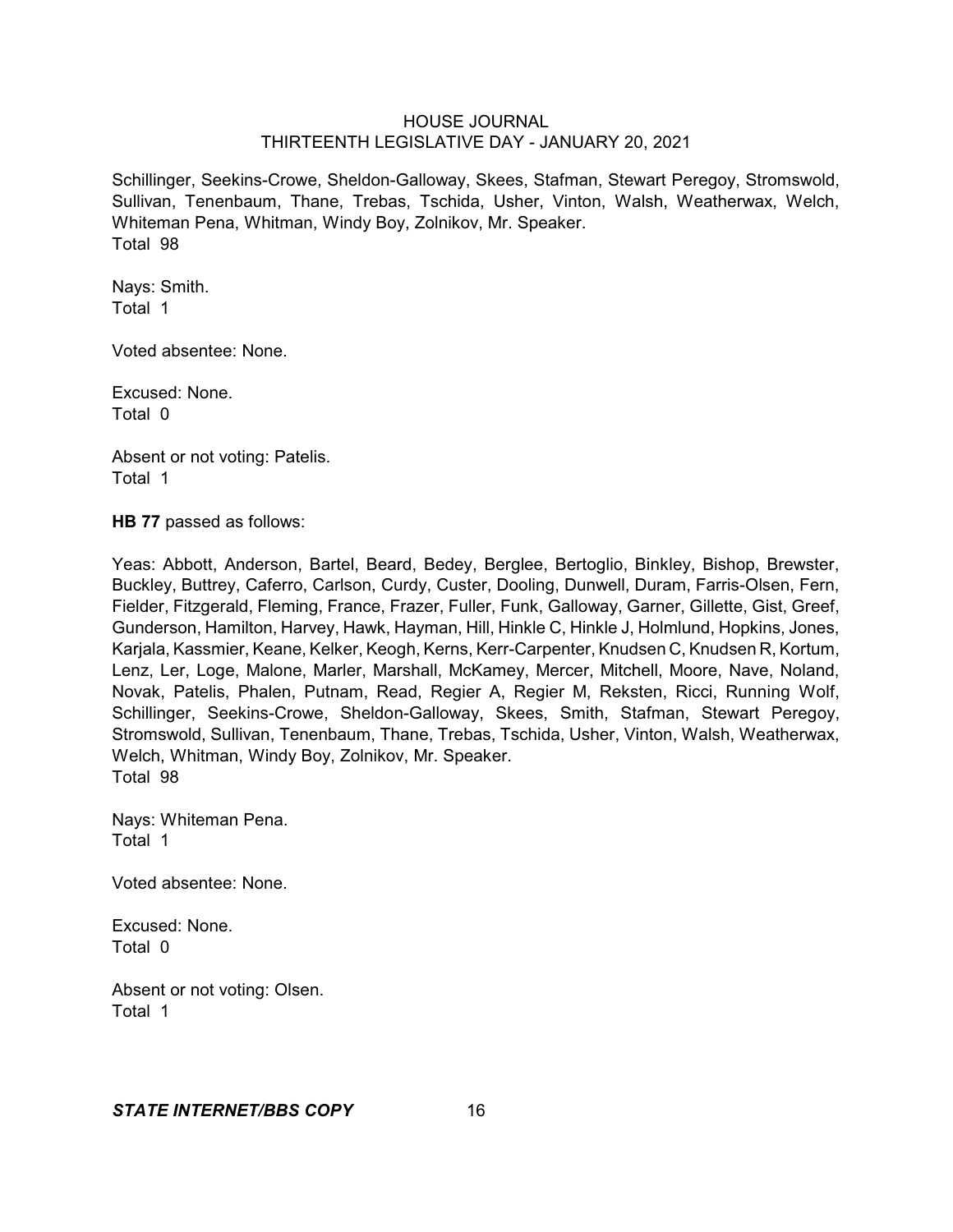**HB 105** passed as follows:

Yeas: Abbott, Anderson, Bartel, Beard, Bedey, Berglee, Bertoglio, Binkley, Bishop, Brewster, Buckley, Buttrey, Caferro, Carlson, Curdy, Custer, Dooling, Dunwell, Duram, Farris-Olsen, Fern, Fielder, Fitzgerald, Fleming, France, Frazer, Fuller, Funk, Galloway, Garner, Gillette, Gist, Greef, Gunderson, Hamilton, Harvey, Hawk, Hayman, Hill, Hinkle C, Hinkle J, Holmlund, Hopkins, Jones, Karjala, Kassmier, Keane, Kelker, Keogh, Kerns, Kerr-Carpenter, Knudsen C, Knudsen R, Kortum, Lenz, Ler, Loge, Malone, Marler, Marshall, McKamey, Mercer, Mitchell, Moore, Nave, Noland, Novak, Olsen, Patelis, Phalen, Putnam, Read, Regier A, Regier M, Reksten, Ricci, Running Wolf, Schillinger, Seekins-Crowe, Sheldon-Galloway, Skees, Smith, Stafman, Stewart Peregoy, Stromswold, Sullivan, Tenenbaum, Thane, Trebas, Tschida, Usher, Vinton, Walsh, Weatherwax, Welch, Whiteman Pena, Whitman, Windy Boy, Zolnikov, Mr. Speaker. Total 100

Nays: None. Total 0

Voted absentee: None.

Excused: None. Total 0

Absent or not voting: None. Total 0

**HB 120** passed as follows:

Yeas: Abbott, Anderson, Bartel, Beard, Bedey, Berglee, Bertoglio, Binkley, Bishop, Brewster, Buckley, Buttrey, Caferro, Carlson, Curdy, Custer, Dooling, Dunwell, Duram, Farris-Olsen, Fern, Fielder, Fitzgerald, Fleming, France, Frazer, Fuller, Funk, Galloway, Garner, Gillette, Gist, Greef, Gunderson, Hamilton, Harvey, Hawk, Hayman, Hill, Hinkle C, Hinkle J, Holmlund, Hopkins, Jones, Karjala, Kassmier, Keane, Kelker, Keogh,Kerns, Kerr-Carpenter, Knudsen C, Knudsen R, Kortum, Lenz, Ler, Loge, Malone, Marler, Marshall, McKamey, Mercer, Mitchell, Moore, Nave, Noland, Novak, Olsen, Patelis, Phalen, Putnam, Read, Regier A, Regier M, Reksten, Ricci, Running Wolf, Schillinger, Seekins-Crowe, Sheldon-Galloway, Skees, Smith, Stafman, Stewart Peregoy, Stromswold, Sullivan, Tenenbaum, Thane, Trebas, Usher, Vinton, Walsh, Weatherwax, Welch, Whiteman Pena, Whitman, Windy Boy, Zolnikov, Mr. Speaker. Total 99

Nays: Tschida. Total 1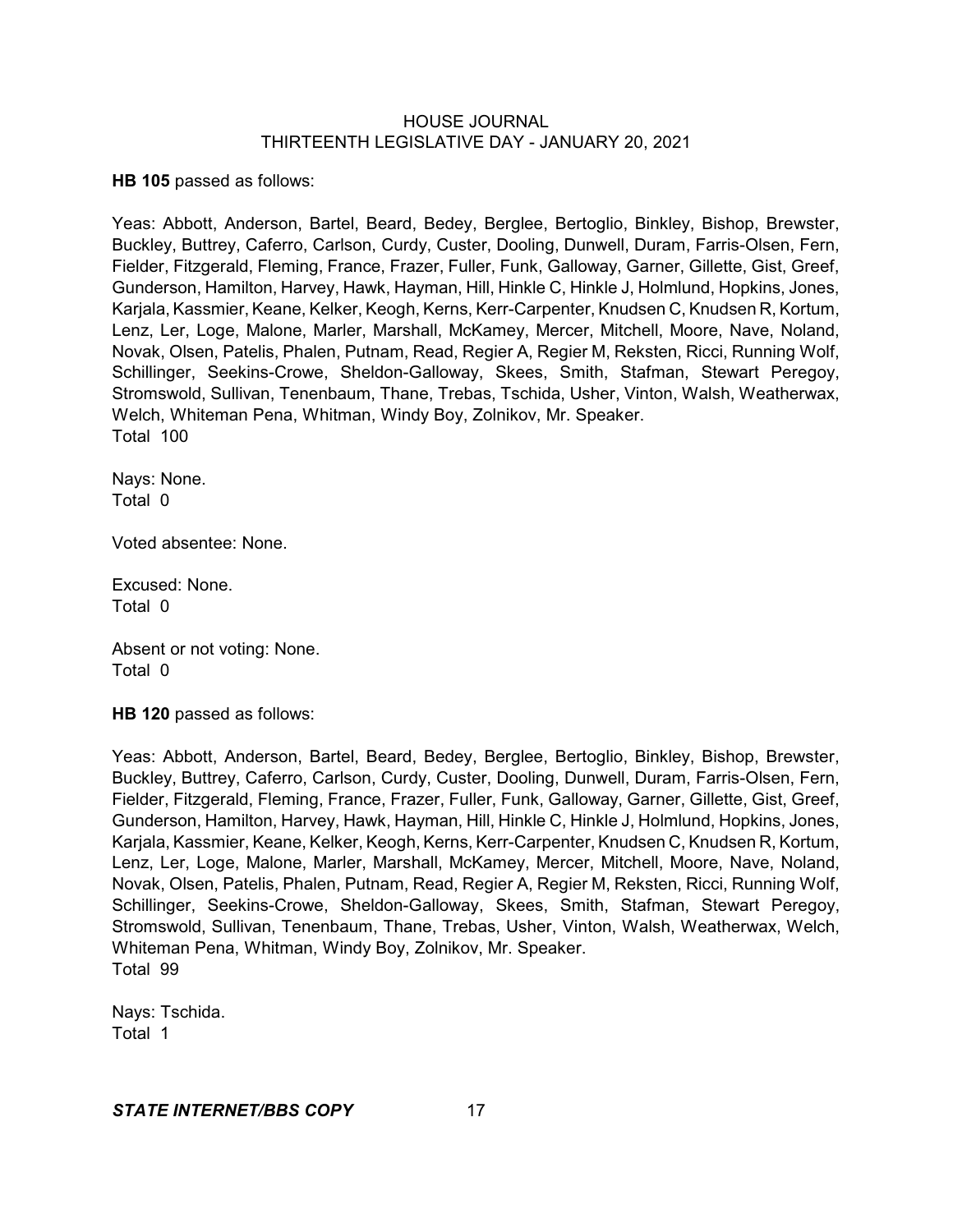Voted absentee: None.

Excused: None. Total 0

Absent or not voting: None. Total 0

## **MOTIONS**

Majority Leader Vinton moved to re-refer **HB 73** to the Appropriations Committee. Without objection, so ordered.

Majority Leader Vinton moved to approve the House Committee appointments. Motion carried as follows:

Yeas: Abbott, Anderson, Bartel, Beard, Bedey, Berglee, Bertoglio, Binkley, Bishop, Brewster, Buckley, Buttrey, Caferro, Carlson, Curdy, Custer, Dooling, Dunwell, Duram, Farris-Olsen, Fern, Fielder, Fitzgerald, Fleming, France, Frazer, Fuller, Funk, Galloway, Garner, Gillette, Gist, Greef, Gunderson, Hamilton, Harvey, Hawk, Hayman, Hill, Hinkle C, Hinkle J, Holmlund, Hopkins, Jones, Karjala, Kassmier, Keane, Kelker, Keogh, Kerns, Kerr-Carpenter, Knudsen C, Knudsen R, Kortum, Lenz, Ler, Loge, Malone, Marler, Marshall, McKamey, Mercer, Mitchell, Moore, Nave, Novak, Olsen, Patelis, Phalen, Putnam, Read, Regier A, Regier M, Reksten, Ricci, Running Wolf, Schillinger, Seekins-Crowe, Sheldon-Galloway, Skees, Smith, Stafman, Stewart Peregoy, Stromswold, Sullivan, Tenenbaum, Thane, Trebas, Tschida, Usher, Vinton, Walsh, Weatherwax, Welch, Whiteman Pena, Whitman, Windy Boy, Zolnikov, Mr. Speaker. Total 99

Nays: None. Total 0

Voted absentee: None.

Excused: None. Total 0

Absent or not voting: Noland. Total 1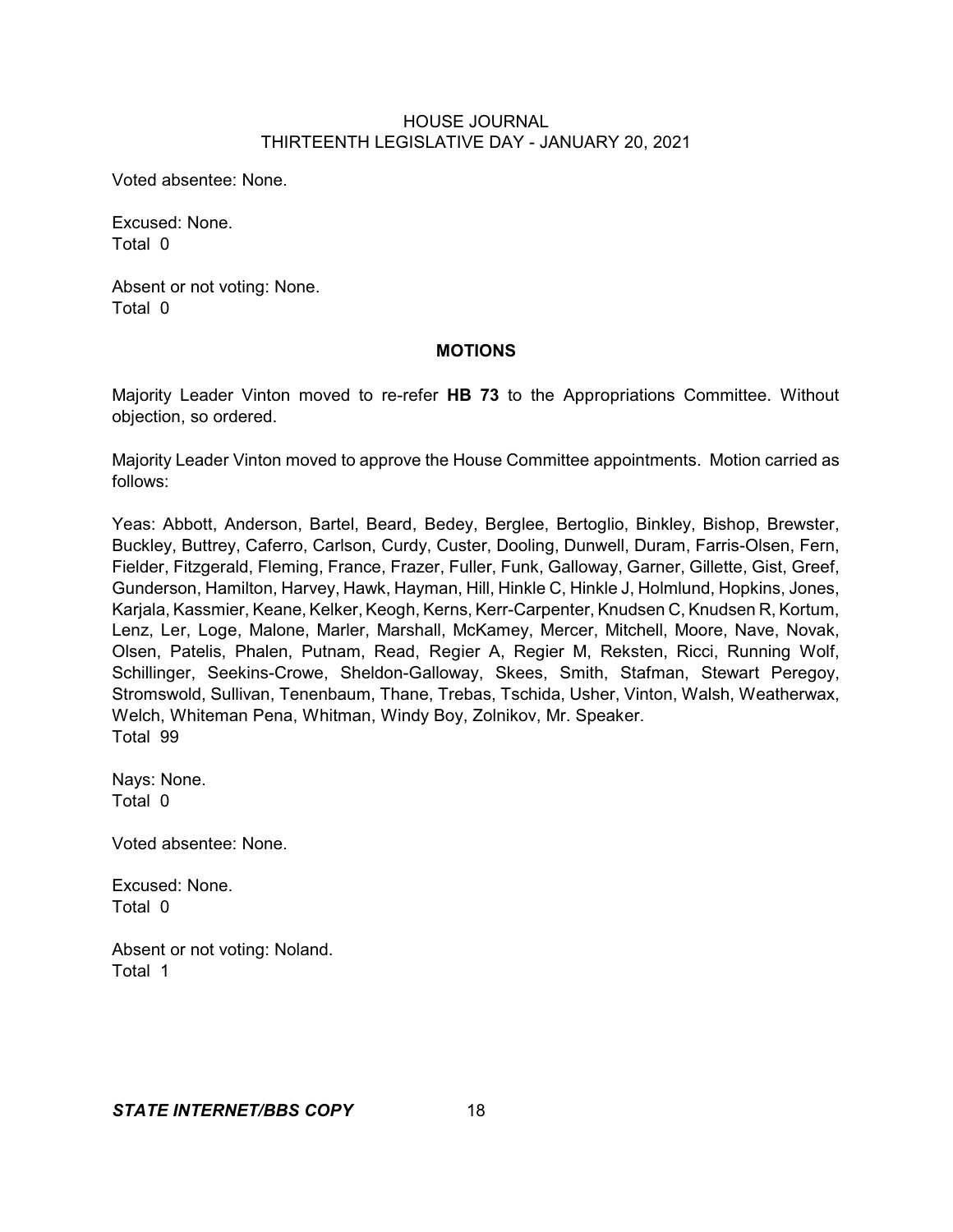Majority Leader Vinton moved to approve a change by the Speaker to House Rules Committee appointment. Motion carried as follows:

Yeas: Abbott, Anderson, Bedey, Bertoglio, Bishop, Brewster, Buckley, Buttrey, Caferro, Carlson, Curdy, Custer, Dooling, Dunwell, Farris-Olsen, Fern, Fitzgerald, Fleming, France, Frazer, Funk, Garner, Greef, Hamilton, Harvey, Hawk, Hayman, Holmlund, Hopkins, Jones, Karjala, Kassmier, Keane, Kelker, Keogh, Kerr-Carpenter, Knudsen C, Knudsen R, Kortum, Loge, Malone, Marler, Marshall, McKamey, Novak, Olsen, Patelis, Putnam, Reksten, Running Wolf, Smith, Stafman, Stewart Peregoy, Stromswold, Sullivan, Tenenbaum, Thane, Vinton, Walsh, Weatherwax, Welch, Whiteman Pena, Whitman, Windy Boy, Zolnikov, Mr. Speaker. Total 66

Nays: Bartel, Beard, Berglee, Binkley, Duram, Fielder, Fuller, Galloway, Gillette, Gist, Gunderson, Hill, Hinkle C, Hinkle J, Kerns, Lenz, Ler, Mercer, Mitchell, Moore, Nave, Noland, Phalen, Read, Regier A, Regier M, Ricci, Schillinger, Seekins-Crowe, Sheldon-Galloway, Skees, Trebas, Tschida, Usher.

Total 34

Voted absentee: None.

Excused: None. Total 0

Absent or not voting: None. Total 0

# **UNFINISHED BUSINESS**

Mr. Speaker, I move that the following undersigned name be **ADDED** as sponsor to **HB 140**. Motion carried.

**HB 140** (A. Regier, Chief Sponsor) D. Skees.